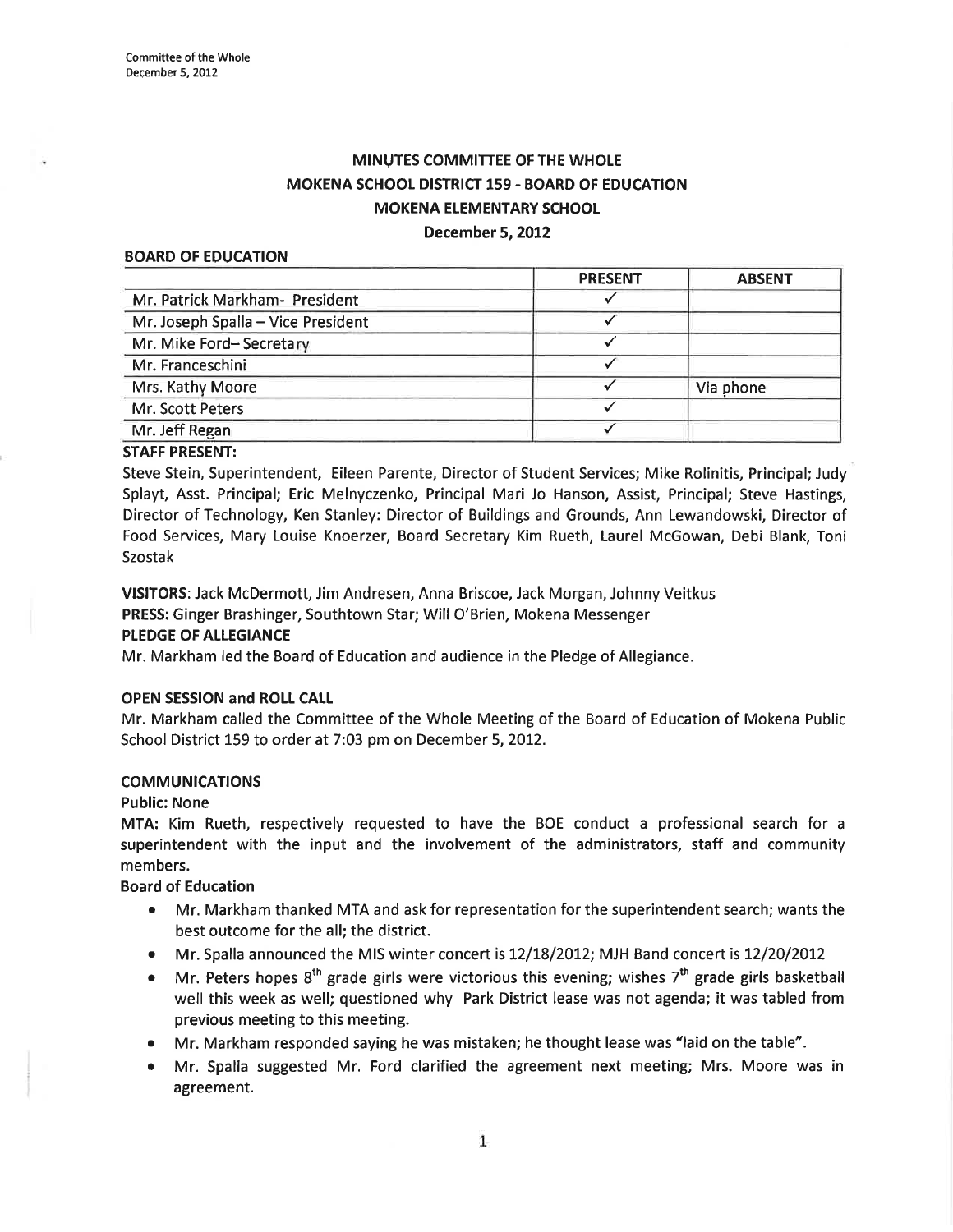### SUPERINTENDENT REPORT

Mr. Stein reported:

- . A positive update on Dr. Vitton.
- Sent thank you note to Senator Kirk for American flag
- Reminded BOE that 1/2/2013 Board meeting is during break; staff attendance is sporadic that week and prior week

Mr. Markham suggested scheduling the follow-up of Board goals work session; waiving the 1/3/2013 Board meeting. He delegated Mr. Spalla to work out convenient date for all Board members to attend.

Joint Committee met with MTA union rep as required by Senate Bill 7. Discussion regarding the evaluation process; continue to meet w/MTA.

### PRINCIPAL REPORTS

Mrs. Splayt presented to BOE:

- Update on the FISH collection sponsored by the social workers of MES
- "Principals of the Day" was today; the Zimmer twins were the lucky participants; great exhausting experience.

Mr. Melnyczenko presented to BOE:

- o PASS began this week; concentration on math skills; 45min/day- 4days/wk.
- o IEXCEL and Dream Box new programs for math technology- good for all

#### APPROVAL OF PREVIOUS MINUTES

Mr. Spalla moved to approve previous minutes for Regular Meeting November L4, 2OI2 and Closed Session October 3 and November 14, 2012; fhe motion was seconded by Mr. Franceschini. The Board was all in favor. Mr. Ford abstained from November L4,2012 meetings.

#### INFORMATION REPORTS

Truth in Taxation of Proposed Tax Levy ad was reviewed for BOE by Mr. Troy. The ad ran in the Southtown on November 11, 2012.

Mr. Rolinitis reported to BOE:

- $\bullet$  Just returned from the 8<sup>th</sup> grade basketball play-off game; Happily reported they won 34-30 winning in the last 10 seconds!; team will be heading for playoffs in Springfield
- . Will have a an assembly on the following day to send the girls off to victory

### OPEN DISCUSSION FOR TEACHER INPUT

Mr. Markham wanted to conduct an open discussion with teachers stating we are all in this together:; would like teachers to share ideas with the BOE in an open forum.

Ms. Szostak, MTA President, read a statement, stating she was surprised this item was on the agenda; the MTA does not feel public Board meetings are the proper forum; teachers have worked through the superintendent and their building principals for such requests. The current protocol in place is appropriate; they are confident in their building administrators and the superintendent to convey their needs to the BOE.

Mr. Markham wants to send a strong message the BOE will consider all requests; will continue to reach out; keep communication open.

Mrs. Moore agrees with MTA that they should continue to work through their administrators; teachers have been told for the last few years to streamline their requests due to the fiscal restraints of budget.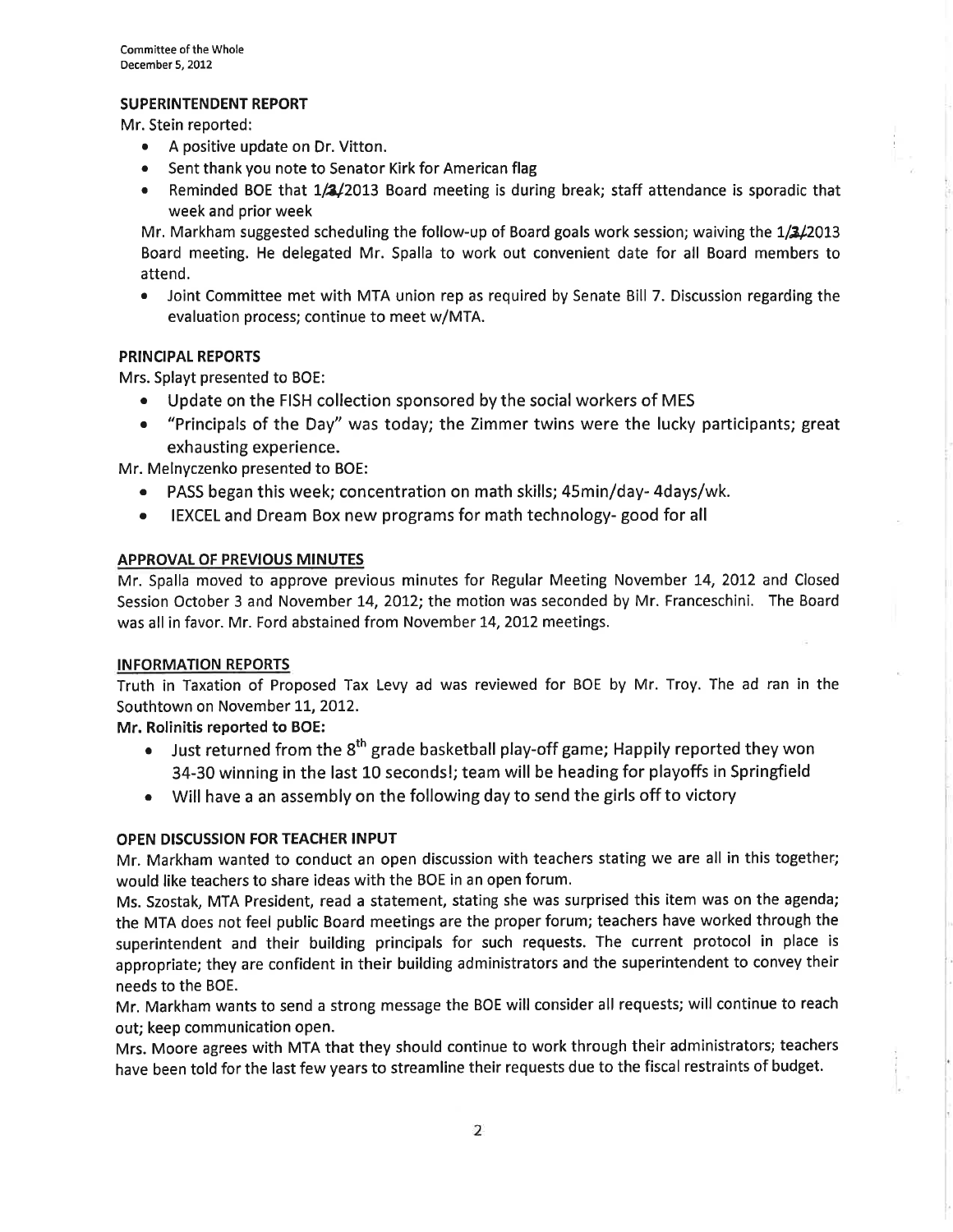#### **TECHNOLOGY**

At 7:41 pm Mr. Spalla moved to continue the Board of Education meeting to Science Room B105 for a demonstration of the interactive projector. The motion was seconded by Mr. Regan. The Board meeting 'regrouped in B105 for a demonstration of the interactive projector by  $7<sup>th</sup>$  grade teacher Jessica Gibson and Mr. Rolinitis. Questions were asked and answered.

At 8:75 pm the BOE reconvened in the MJH library for the duration of the meeting. Mr. Hastings provided a Technology update:

- met with Comcast regarding internet options; waiting for proposal
- . working with a Mokena computer business to assess MPS 159 network
- attended a Technology Conference in Springfield; very informative and beneficial

### **CURRICULUM: No report**

POLICY- Mr. Stein reported on the following policies as First Read:

- o 2:200 Types of School Board meetings
- c 2:20O-AP Administrative Procedures for School Bd. meetings (new)
- o 2:250 E-2 lmmediately Available Public Records/Web-Posted Reports

BUILDINGS AND GROUNDS/TRANSPORTATION: Mr. Troy presented to the BOE a detailed pictorial review of the "roofs of the district".

- 300,000 sq. ft of roofs; discussed the styles of the roofs and the maintenance program that needs to be considered for the future.
- o Mr. Troy complimented Mr. Stanley, Director of Buildings and Grounds and his staff for the excellent job of maintaining the roofs to date.
- Mr. Troy would like to get back to a roof maintenance program which was discontinued two years prior due budget restraints.

### LINCOLN WAY SPECIAL EDUCATION MINUTES

Mrs. Moore reported to the BOE:

- District #122 may be leaving District #843 and providing their own services
- Due to District 122 leaving; other districts will be effected; billing procedures need to be adjusted accordingly
- All remaining Districts will be attending a Special meeting on 12/7/2012
- A Special Meeting for the Advisory Committee will be held on 12/11/2012

### MEDICAL AND INSURANCE / SALARY COMMITTEE UPDATE

Mr. Troy reported to BOE:

- . Administration has met with MTA regarding salary and insurance
- Discussion regarding the steps on Salary schedule; certain criteria needs to be considered
- Insurance review of last year; working with Mesirow, our broker on 2013 rates; February is the renewal period;
- Questions were asked by the BOE; requested another update after the next meeting with District and MTA

**FINANCE**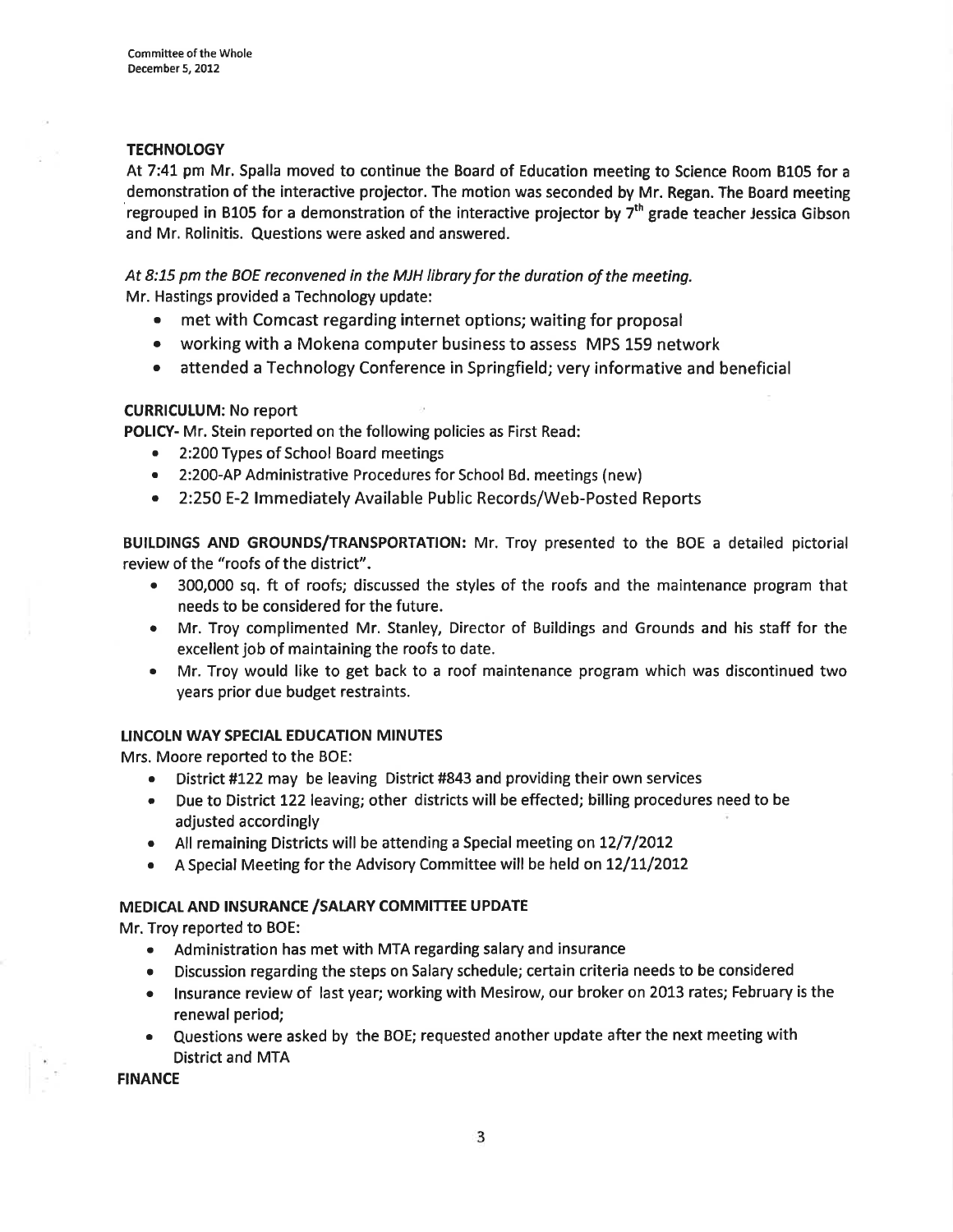Board Goals and Priorities were discussed among BOE. They agreed the goals need to be finalized prior to the budget discussion which will begin next month; all need to be considered. Discussion was held among the BOE. The goals need to be adopted and how the BOE will achieve these goals; the priorities need to match the goals. Mr. Markham appointed Mr. Spalla to get a consensus on a near future date for a Special Meeting. Mr. Markham asked Mr. Peters to work on the agenda for this future meeting. Mr. Peters said he would give it some thought.

### JOINT CONFERENCE REPORT

Mr. Regan reported to the BOE:

- o attended the mandated Board Governance workshop and OMA
- o Attended a seminar on the hiring a superintendent; very informative

## ACTION REPORTS

Mr. Markham asked the Board of Education to pre-authorize money to be spent on a third party for Superintendent Search. Discussion was held among BOE. A BOE consensus was that Mr. Spalla and Mr. Regan would bring back a recommendation to the 12/ 19/2012 Regular meeting.

## Recommended Motion:

Mr. Spalla moved to have the Parent/Teacher Advisory Committee under the charge of the Superintendent. The motion was seconded by Mr. Franceschini.

There was discussion among BOE regarding this change. Mr. Peters said the BOE does not need to make this motion because it is a standing committee required under policy

# **On Roll Call**

Ayes: Mr. Ford, Mr. Franceschini, Mr. Markham, Mrs. Moore, Mr. Regan, Mr. Spalla Nays: Mr. Peters **Abstain: None** MOTION CARRIED 6.1

### **PERSONNEL**

Mr. Franceschini moved to approve personnel recommendations 1 through 4 as presented, subject to successful background check, drug screening and physical. The motion was seconded by Mr. Spalla.

| 1.                 | <b>Administrative - Resignation</b> |                        |                 |                                              |                                      |
|--------------------|-------------------------------------|------------------------|-----------------|----------------------------------------------|--------------------------------------|
| <b>Steve Stein</b> |                                     | Superintendent         | <b>District</b> | 6/30/2013                                    |                                      |
| 2.                 | <b>Classified - New Hire</b>        |                        |                 |                                              |                                      |
| <b>Steven Hay</b>  |                                     | Custodian              | <b>District</b> | 11/26/2012                                   | \$10.15/hr, 4 hrs/day<br>228 days/yr |
| 3.                 | <b>Certified- Leave of Absence</b>  |                        |                 |                                              |                                      |
| <b>Judy Splayt</b> |                                     | Assistant<br>Principal | <b>MES</b>      | 12/17/2012-2/3/2013<br>or upon dr.'s release |                                      |
| 4.                 | <b>Certified- Leave of Absence</b>  |                        |                 |                                              |                                      |
| Kym Van DeWoestyne |                                     | Teacher                | <b>MJH</b>      | 1/14/2013-4/5/2013                           |                                      |

### On Roll Call

Ayes: Mr. Ford, Mr. Franceschini, Mr. Markham, Mrs. Moore, Mr. Peters, Mr. Regan, Mr. Spalla Nays: None **Abstain:** None MOTION CARRIED 7.0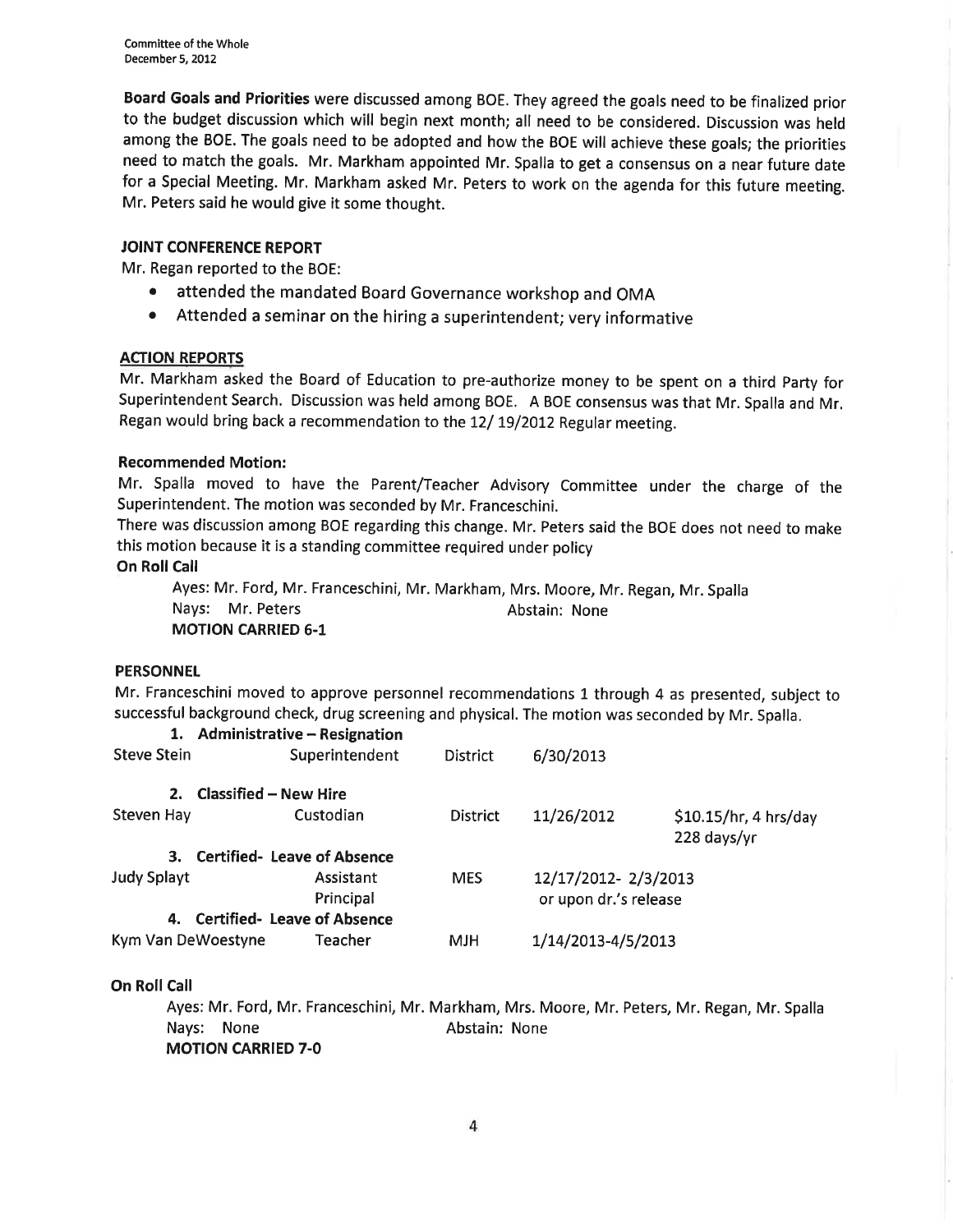Committee of the Whole December 5, 2012

#### ADJOURMENT

b.

At 9:40 pm Mr. Peters moved to adjourn to the Committee of the Whole meeting of December 5, 2012. The motion was seconded by Mr. Franceschini. Meeting adjourned by unanimous vote.

U

President

Truchael 70

Secretary